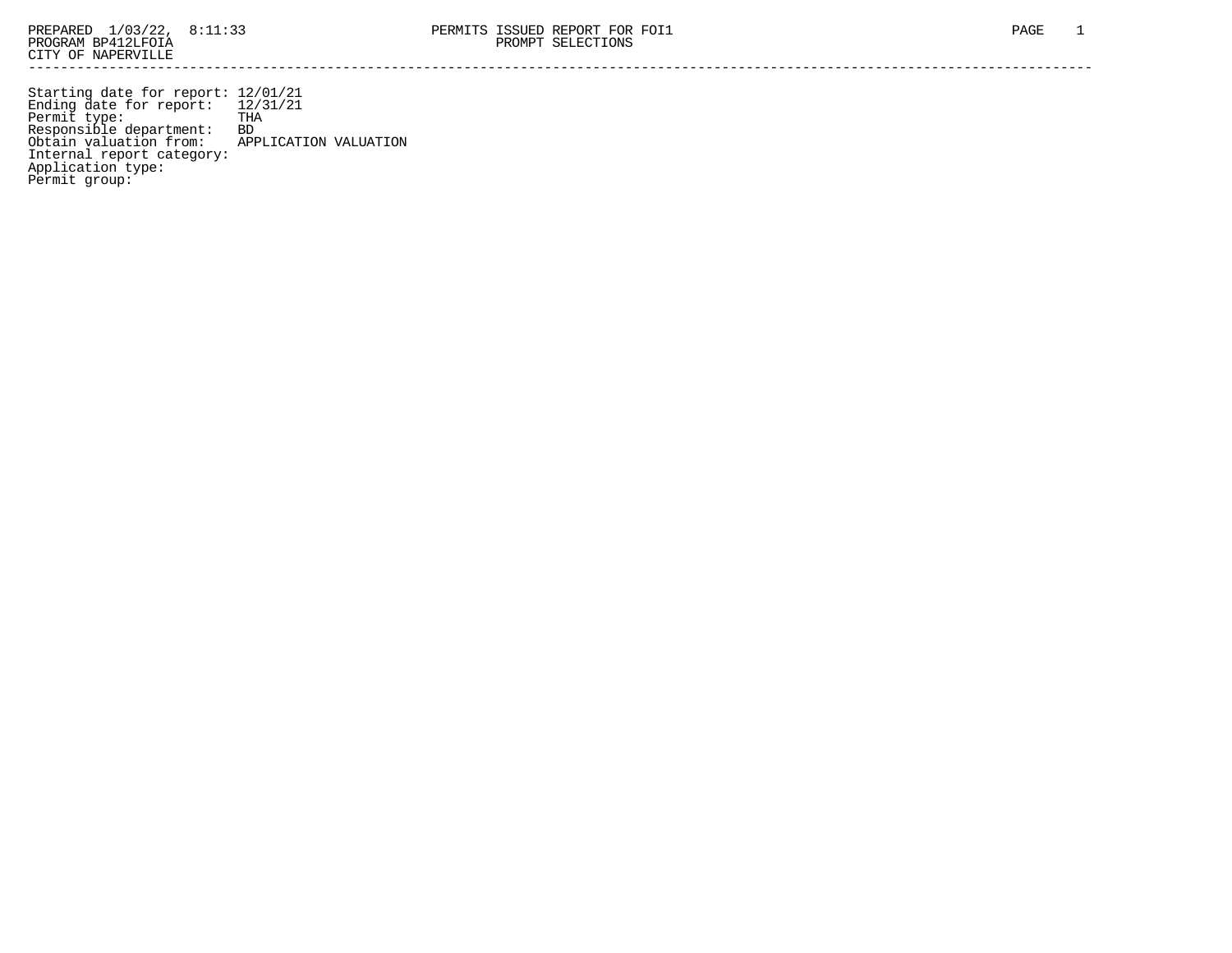## PREPARED 1/03/22, 8:11:33 PERMITS ISSUED REPORT<br>PROGRAM BP412LFOI1 PAGE 1 PROGRAM BP412LFOI1 12/01/21 THRU 12/31/21 CITY OF NAPERVILLE **Example 20** CITY OF NAPERVILLE PERMIT TYPE - THA TOWNHOUSE PERMIT OBTAINED VALUATION FROM APPLICATION VALUATION

| CDINILIANO VIINCIILION LICON                                                                                                                                                                                                                                                                                                            |                                                     |                                                                                                                                       |
|-----------------------------------------------------------------------------------------------------------------------------------------------------------------------------------------------------------------------------------------------------------------------------------------------------------------------------------------|-----------------------------------------------------|---------------------------------------------------------------------------------------------------------------------------------------|
| APPLICATION APPLICATION TYPE AND DESCRIPTION<br>DATE VALUATION                                                                                                                                                                                                                                                                          | Parcel Number<br>Alternate ID Code                  | PROPERTY OWNER/<br>CONTRACTOR                                                                                                         |
| 21-00003982 THA TOWNHOUSE APPLICATION                                                                                                                                                                                                                                                                                                   | 1267 JOSIAH RD                                      |                                                                                                                                       |
|                                                                                                                                                                                                                                                                                                                                         |                                                     | D-05325000141671N1859-13N PULTE GROUP-SCHAUMBURG                                                                                      |
| STRUCTURE - 000 000 1 BLDG 5 UNITS<br>PERMIT TYPE - THA 00 TOWNHOUSE PERMIT<br>-----------                                                                                                                                                                                                                                              | ISSUE DATE<br>12/03/21                              | SUBCONTRACTOR(S)<br>SUPERIOR FLICT<br>SUPERIOR ELECTRICAL TECHNOLOGI<br>S3 PLUMBING<br>HOLIDAY SEWER & WATER/WAUCONDA<br>RABY ROOFING |
| 21-00003983 THA TOWNHOUSE APPLICATION                                                                                                                                                                                                                                                                                                   | 1269 JOSIAH RD                                      |                                                                                                                                       |
| ----------- 8/26/21 \$195000<br>Contractor #: 847-230-5400                                                                                                                                                                                                                                                                              |                                                     | D-05325000141672N1859-13N PULTE GROUP-SCHAUMBURG                                                                                      |
| $STRUCTURE - 000 000 1 BLDG 5 UNITS$<br>PERMIT TYPE - THA 00 TOWNHOUSE PERMIT                                                                                                                                                                                                                                                           |                                                     | SUPERIOR ELECTRICAL TECHNOLOGI<br>S3 PLUMBING<br>HOLIDAY SEWER & WATER/WAUCONDA                                                       |
| 21-00003984 THA TOWNHOUSE APPLICATION                                                                                                                                                                                                                                                                                                   | 1271 JOSIAH RD                                      |                                                                                                                                       |
| $\frac{1}{2}$ = $\frac{1}{2}$ = $\frac{8}{26/21}$ $\frac{1}{2}$ $\frac{1}{2}$ = $\frac{1}{2}$ = $\frac{1}{2}$ = $\frac{1}{2}$ = $\frac{1}{2}$ = $\frac{1}{2}$ = $\frac{1}{2}$ = $\frac{1}{2}$ = $\frac{1}{2}$ = $\frac{1}{2}$ = $\frac{1}{2}$ = $\frac{1}{2}$ = $\frac{1}{2}$ = $\frac{1}{2}$ = $\frac{1$<br>Contractor #: 847-230-5400 |                                                     | D-05325000141673N1859-13N PULTE GROUP-SCHAUMBURG                                                                                      |
| STRUCTURE - 000 000 1 BLDG 5 UNITS<br>PERMIT TYPE - THA 00 TOWNHOUSE PERMIT                                                                                                                                                                                                                                                             | ISSUE DATE<br>12/02/21 SUBCONTRACTOR(S)<br>12/03/21 | RABY ROOFING<br>SUPERIOR ELECTRICAL TECHNOLOGI<br>S3 PLUMBING<br>HOLIDAY SEWER & WATER/WAUCONDA                                       |
| 21-00003985 THA TOWNHOUSE APPLICATION                                                                                                                                                                                                                                                                                                   | 1273 JOSIAH RD                                      |                                                                                                                                       |
| $---------$ 8/26/21 \$195000<br>Contractor #: 847-230-5400                                                                                                                                                                                                                                                                              |                                                     | D-05325000141674N1859-13N PULTE GROUP-SCHAUMBURG                                                                                      |
| STRUCTURE - 000 000 1 BLDG 5 UNITS<br>PERMIT TYPE - THA 00 TOWNHOUSE PERMIT                                                                                                                                                                                                                                                             |                                                     | SUPERIOR ELECTRICAL TECHNOLOGI<br>HOLIDAY SEWER & WATER/WAUCONDA<br>S3 PLUMBING                                                       |
| 21-00003986 THA TOWNHOUSE APPLICATION                                                                                                                                                                                                                                                                                                   | 1275 JOSIAH RD                                      |                                                                                                                                       |
| $        8/26/21$ $\frac{195000}{20}$<br>Contractor #: 847-230-5400                                                                                                                                                                                                                                                                     |                                                     | D-05325000141675N1859-13N PULTE GROUP-SCHAUMBURG                                                                                      |